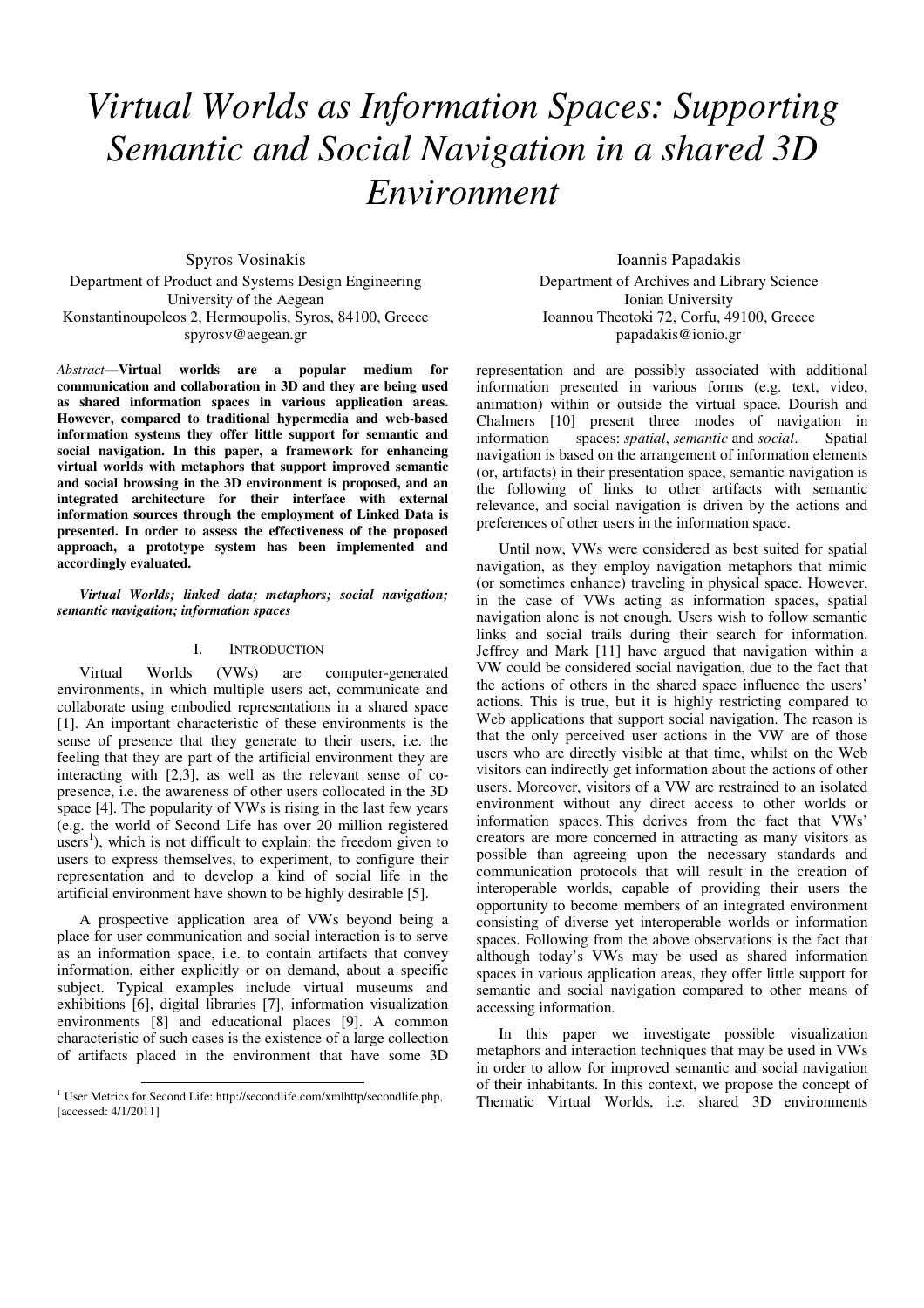enhanced with social and semantic navigation metaphors, and we present an integrated framework for implementing them. Moreover, we facilitate the creation of intreroperable, open VWs that also provide the opportunity to their visitors to interact with the external information spaces. This is achieved through the employment of "linked data", which is described as a method of exposing, sharing, and connecting data via dereferenceable URIs on the Web. As a case study of the proposed framework, we have set up a virtual gallery and performed a user study in order to evaluate its usability and to gain empirical observations about the usage of the social and semantic features of the environment.

The rest of the paper is structured as follows: in the next section we further explain the need to enhance VWs with semantic and social aspects and we present the background work towards this goal. In Section 3 we introduce our proposed framework, emphasizing in the novel features of the environment and describing its architecture. Section 4 presents a case study of the proposed framework, describes the user evaluation process and displays the results. Our conclusions are presented in Section 5.

# II. BRIDGING THE SEMANTIC, SOCIAL AND 3D SPACE

Virtual Reality applications are based on the metaphor of an artificial space, in which users can navigate from an egocentric point-of-view and can interact with its contents in real time in a physical and intuitive manner. Therefore, a fundamental element of all such environments is the existence of a 3D space that contains a collection of objects and a set of rules that govern their behavior. In today's VWs this metaphor is extended by allowing the coexistence of multiple users, embodied as avatars in a shared space. In this case, the existence and actions of others can be immediately perceived, thus social interactions such as communication and collaboration can be supported within the environment. VWs, can be, therefore, accounted as social spaces, in the sense that they contain a user community and support mutual awareness and interaction. Finally, in the case of information-rich VWs, one may distinguish a third kind of space, the semantic space, which contains the attributes, concepts and relations that refer to a subset of the 3D objects, the information artifacts. The goal of our research is to propose new representations for the seamless integration of these three spaces into an enhanced environment that combines the advantages of VWs, information spaces and social networks.

# *A. Virtual Worlds as Information Spaces*

VWs is a special kind of environment, not widely used until a few years ago, with major differences as compared to the Web and its dominating hypermedia metaphor. The elements are not arranged within a page (which can be easily "explored" using the scroll bar), but within a shared 3D space. Given that the visibility is limited (e.g. one cannot see behind walls), a lot of traveling is required from the users to explore the environment and search for information artifacts. Furthermore, VWs cannot be "hyperlinked" to each other due to a lack of common platform; each world has its own user base and content and no sharing is possible. The only equivalent of

hyperlinking in 3D environments is the ability to "teleport" the user to distant places. However, similarly to the hyperlink metaphor, extensive use of this kind of navigation may distort the users' sense of presence and cause disorientation [12]. According to the VW paradigm, each VW is quite often isolated from the surrounding environment that many times consists of others, potentially similar worlds or completely diverse information spaces (e.g. wikipedia). VWs resemble neighboring walled gardens, where visitors of one garden have to climb a wall (e.g. by employing a search engine) in order to move to another one. As a consequence, visitors of a VW are restrained to an isolated environment without any direct access to other worlds or information spaces.

# *B. Semantic Navigation in Virtual Worlds*

Supporting semantic navigation in VWs can be achieved by letting users explore the information space based on semantic relationships between its elements. This ability is therefore based on two distinctive features: a) the representation of the semantic space, i.e. the assignment of semantic properties to the objects of the environment and the search for similarities between them and b) the metaphors and interaction techniques for the visual representation of semantic links and the user navigation among them. The semantic representation of artifacts (or, resources) is an issue that has been extensively researched in Web-based information systems. On the other hand, the visualization of semantic associations between elements is still an open issue. The spatial arrangement of items based on their semantic proximity is a simple solution that is, however, restricted by the dimensionality of the 3D environment and the inherent need for realistic space representations in VWs. Therefore, additional visualizations that associate spatially distant elements based on one or more common properties must be employed. Characteristics such as user customization and adaptivity of semantic links may be also preferable, as these features are expected to simplify the user interface and reduce information overload.

The use of annotations, i.e. the association of VW elements with additional semantic information is a metaphor that has been utilized in various application areas (e.g. [13] – Immersive Redliner). Polys and Bowman [14] present a review of design approaches for the presentation of abstract information in virtual environments. They focus on the visualization and layout of annotations and on displaying their association with 3D objects. Bazargan and Falquet [15] also present and classify a number of techniques for representing non-geometric information in virtual environments. A generic environment for adding semantic annotations in virtual environments is presented in [16].

Techniques to visualize associations between information artifacts have been used at the field of information visualization. In this case, researchers have proposed 3D representations of linked documents in which users can navigate and search for information. A commonly used metaphor is a 3D graph, where nodes represented as 2D or 3D objects correspond to information elements and links correspond to lines connecting them. Andrews [8] presents a tool for information visualization, in which a hierarchical collection of documents is mapped as an "information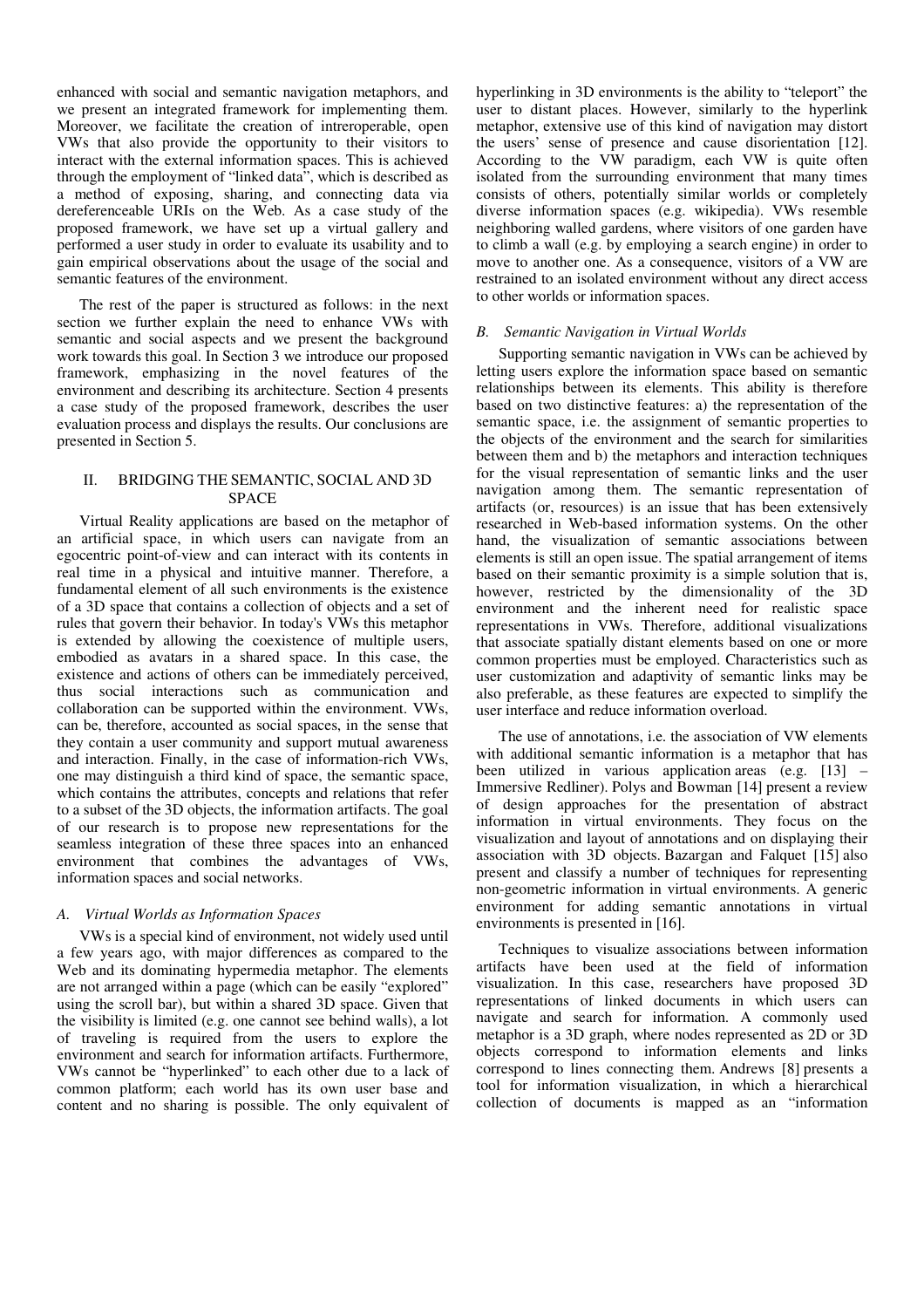landscape", i.e. a 3D graph of interconnected documents. DocuWorld [17] is a prototype for the 3D visualization and navigation of a document collection. It presents metadata and semantic associations between documents and dynamically rearranges them depending on the user task. StarWalker [18] is a multi-user virtual environment that presents semantically organized information. It visualizes documents as spheres and their semantic relations as links connecting them, and has been used as a testbed to study the behavior and search strategy of users in collaborative information retrieval tasks.

### *C. Social Navigation in Virtual Worlds*

A basic prerequisite for social navigation is the awareness of the presence and actions of others. In the case of VWs, the perception of other avatars is conveying information about where they are, where they are looking at and what they are doing. However, this information is spatially and temporally restricted; only the avatars that are online and stand within the user's field of view are perceivable and, thus, it is only the behavior of this limited number of visible users that drives social navigation. The problem of spatial restriction can be overcome by displaying the position of other online users in a mini-map, i.e. a small top-down view of the environment that is being used as a navigational aid in VWs [19], and/or by adding textual descriptions of critical user actions. Concerning past activities, Grammenos et al [20] have proposed the visualization of user trails as a means to support social navigation. Movements and actions of users leave trails that appear in the environment and can be perceived later on by others. They propose the metaphors of footprints for user navigation, fingerprints for user actions and fossils as generic landmarks that can be left in places of special interests.

#### III. PROPOSED FRAMEWORK

In the proposed framework, we attempt to apply the functionality and search strategies found in hypermedia information spaces in the context of 3D multi-user environments. We propose an integrated architecture that introduces a number of metaphors in order to enhance the VWs paradigm with semantic and social navigation support.

First, we define the concept of a '*Thematic Virtual World*' as a VW related to a certain subject (or theme), that aims to bring together people interested in it and lets them acquire and exchange information from their interaction with the environment and with each other. Therefore, the goal is to disseminate and extend a knowledge corpus within a VW and to support the emergence of virtual communities and special interest groups. Possible application areas that could benefit from the concept of Thematic Virtual Worlds are: virtual museums, digital libraries, virtual educational environments, knowledge communities and serious games.

A Thematic Virtual World consists of:

1. An *interactive 3D environment* possibly containing a set of rules that govern the behavior of its elements.

2. A *formal ontology* that contains all the concepts related to the theme.

3. A set of *information artifacts*, i.e. elements of the environment that are related to concepts of the ontology and may possibly be linked to external sources of information.

4. A *user community* that may enter the 3D environment as avatars. The members of the community are related to concepts of the ontology in terms of their knowledge and interests.



Figure 1. The concept of 'Thematic Virtual Worlds'.

Fig. 1 depicts the concept of Thematic Virtual Worlds as the intersection of semantic, social and 3D space. The requirements in terms of functionality towards this goal, as identified in the previous sections, can be summarized as follows:

**Spatial Navigation:** users should be able to easily navigate to desired places or objects of the environment. Therefore, designers should consider usability guidelines for navigation in 3D environments (e.g. [21]) and should include navigational aids, such as mini-maps and landmarks.

**Social Navigation:** users should be able to chat with each other, to participate in group discussions, to see where other users are located and to be informed about current and past actions of other users.

**Semantic Navigation:** users should be able to search for artifacts, other users or group activities based on desired concepts. Furthermore, the concepts should be dynamically linked with external information sources from the internet, in order to allow for further searches.

The proposed framework attempts to address these needs by introducing a number of novel features that extend VWs' functionality. Such features are outlined below.

## *A. Thematic discussions*

Erickson and Kellog [22] claim that knowledge communities can be supported by providing the necessary means to support "long running, deep and coherent conversations". They believe that users should be able to "search, navigate and visualize their conversations" and they suggest that knowledge production and use "will proceed most easily in a semiprivate environment". The authors agree with this approach and propose an application in the context of VWs through the metaphor of *"thematic discussions"*. A thematic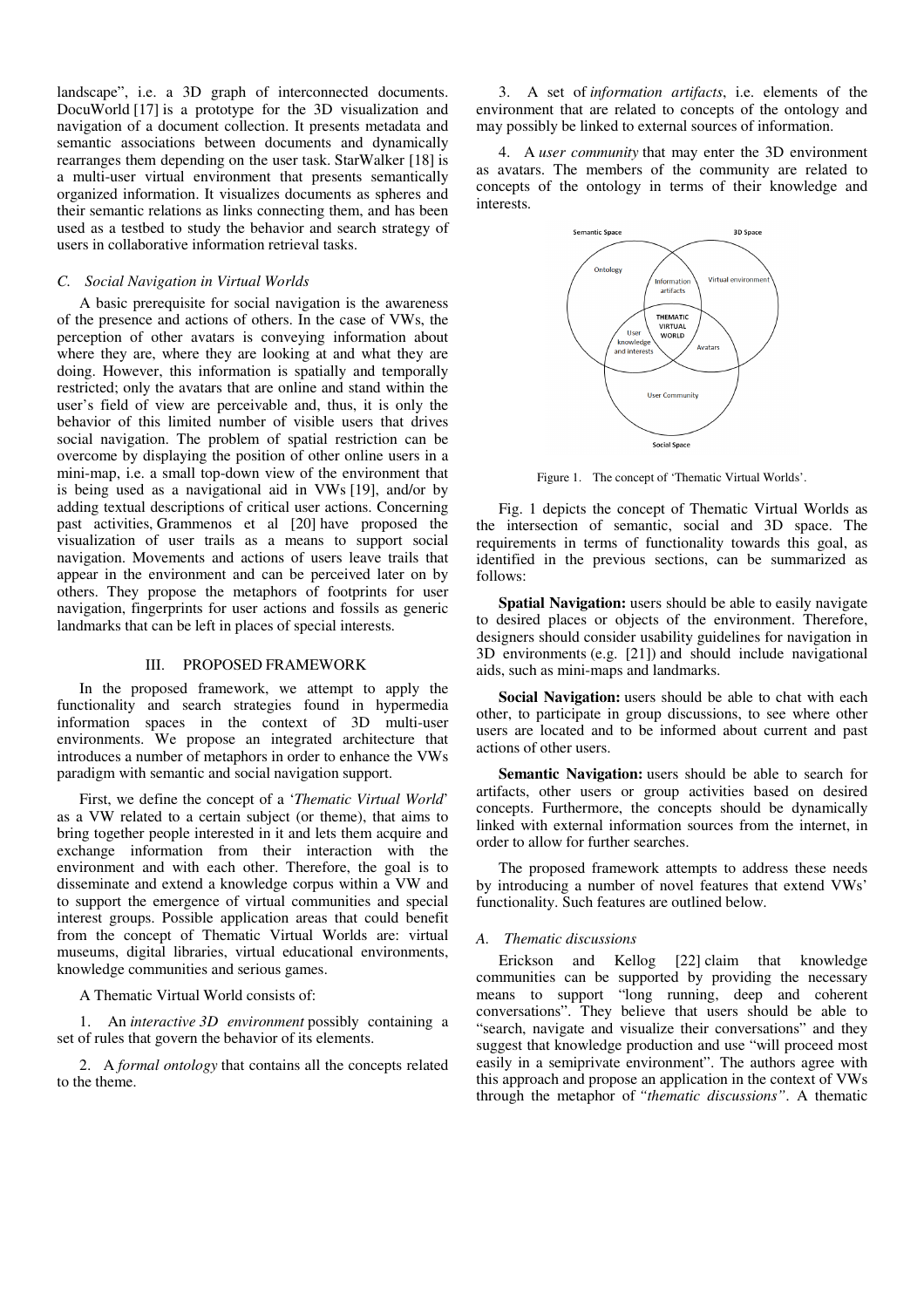discussion can be initiated by any user and can be associated with one or more concepts of the domain ontology. It is visualized as a region drawn on the ground and only users that place themselves within this region are participating in the discussion; all other users are not reading the discussion messages (Fig. 2). A discussion becomes inactive if there is no chat activity for a long period of time and it no longer exists in the environment. Furthermore, all activity that takes place within the discussion is logged and may be recalled later even if it is deactivated. Users may reactivate a past discussion if they wish.



Figure 2. Users participating in a thematic discussion.

The differences between the proposed concept of thematic discussions and of emergent group discussions that may take place in any VW are the following:

1. *Thematic discussions are semi-private*: any user can be aware of an ongoing discussion and any user may enter or leave a discussion, but only users that are within the discussion area are reading each other's messages.

2. *Thematic discussions are logged*: users can read the contents of past discussions and may re-activate them on demand.

3. *Thematic discussions are associated with domain concepts*: users are informed about the topics of the discussion and so they can decide whether to join or not, based on their interests. Furthermore, they can search for ongoing or past discussions based on domain concepts as we shall describe later.

#### *B. User trails and tags*

A basic prerequisite for social navigation is to have an awareness of other users' actions and opinions. Ideally, this awareness should include not only directly perceivable events, but also past user actions. In order to satisfy these requirements, we adopt two metaphors that are quite popular in today's web pages and apply them in the context of Thematic Virtual Worlds: a) users may optionally add tags in places, information artifacts or discussions, and b) they leave trails of their motion in the environment (Fig. 3).

The use of tags lets users know what others are thinking or suggesting about the environment. Tags have been used in collaborative virtual environments in the form of 'annotations' to support asynchronous communication between collaborators (e.g. Immersive Redliner [13]). Given the fact that if a lot of tagged elements exist concurrently in the users' field of view their labels will take up much space blocking the view of the 3D environment, designers have to use rules to limit the number of tags being displayed. In our implemented environment tags are rendered as labels associated to the element they refer to, and they are being displayed only if the user clicks on an artifact or discussion.



Figure 3. Visualization of user trails.

The visualization of trails is a way to understand the places the majority of users have been moving to and the elements they have been looking at. The environment keeps log of users' motion and their paths are visualized as continuous lines drawn on the ground. The concurrent presentation of a number of user trails provides rich visual information about the popular places of the environment as well as the navigation routes that users have been using in the environment. User trails are visualized upon user request and may be filtered based on specific subjects. E.g. one may see only the trails of users interested in a given subset of the domain ontology.

## *C. Semantic filters*

The traditional metaphor of semantic navigation in the Web is the following of hyperlinks from one page to another with relevant content. In the case of VWs, however, where the elements have certain location in the 3D space and user navigational model is spatial, new means of representation have to be adopted. The use of teleportation links from one place to another could be one possible approach. However, frequent use of teleportation as a means of navigating in a VW has been accused as causing disorientation and distortion of the users' sense of presence.

The proposed solution is the use of semantic filters as a metaphor for semantic navigation assistance (Fig. 4). The concept of semantic filters is the following: at any time the user may select a subset of concepts from the domain ontology and set them as filters. These filters are then used to search one or more of the following elements: information artifacts, users currently online, active and past discussions, user trails.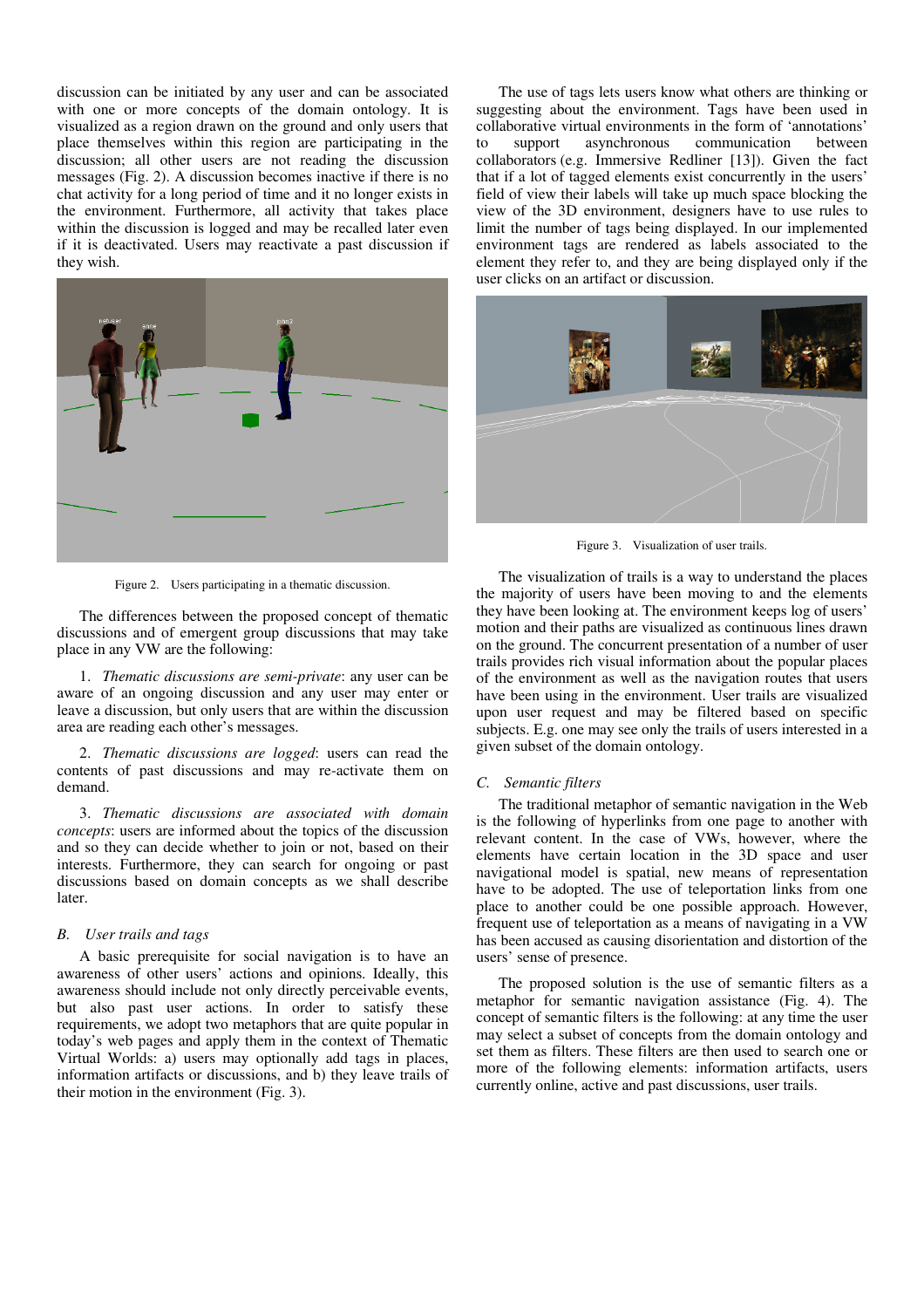

Figure 4. Visualization of semantic search results for users, discussions and artifacts related to 'Baroque'.

In the first three cases, the visualization of the search results is using color coding to distinguish between the three types of elements (artifacts, users and discussions). For each element that matches the given filters:

a) A safe (collision-free) path is drawn on the ground from the user's point of view to the element.

b) The element is being marked on the mini-map.

c) A label is attached to the element displaying the concepts it is associated with.

Finally, in the case of user trails, only the trails of users whose interests match the semantic filters are being drawn.

## *D. Interface with Linked Data*

The proposed framework supports interoperability between the VW and the wider information space it belongs, which may consist of other VWs or external information systems containing possibly useful information for the visitors. Such interoperability is powered by linked data technologies.

Linked data is part of the wider concept of the semantic web, as described by Tim Berners Lee in [23]. Essentially, the idea of linked data is governed by four 'rules $^2$ .

1. Use Uniform Resource Identifiers – URI as names for things.

2. Use active URI so that people can look up those names.

3. When someone looks up a URI, provide useful information, using semantic web standards (e.g. Resource Description Framework – RDF, SPARQL Protocol and RDF Query Language – SPARQL).

4. Include links to other URIs, so that users can discover more things.

Resources that are available as linked data are now being integrated to provide experimental knowledge bases containing both general purpose knowledge as well as a host of specific facts about significant people, places, organizations, events and many other entities of interest. The results are finding immediate applications in many areas, including improving information retrieval, text mining, and information extraction [24].

Along these lines,  $DBpedia<sup>3</sup>$  emerged as an effort to realize the vision of linked data. More specifically, the authors of [25] transformed the semi-structured information contained within Wikipedia to RDF, stored it in accordingly designed repositories called 'triplestores' and made it publicly available as data dumps<sup>4</sup>. Moreover, they provided a query interface to their triplestore (i.e. SPARQL endpoint) in accordance to the aforementioned linked data rules.

The emergence of DBpedia inspired many other organizations to follow similar actions in order to make their own data publicly available. The employment of URI as identifiers of the resources that are available as linked data enabled diverse triplestores to reference each other's resources, thus realizing the linked open data cloud<sup>5</sup>.

In order to apply the above principles in a VW, we make the assumption that a VW is yet another information space, where users interact with each other and with various items of the surrounding environment. The outcome of such interactions is the production of information. Semantic web standards such as URI, RDF and SPARQL should be employed in order to store such information in a way that it is usable from other information spaces outside the VW. At the same time, a 'linked data ready' VW should be capable of providing its visitors the opportunity to look for 'interesting' information outside the strictly defined borders of the VW per se. In order to accomplish such a task, the Graphical User Interface  $-$  GUI should be able to translate the visitors' requests for information during their presence within the VW, to appropriate queries (e.g. SPARQL queries). Such queries should be accordingly addressed to suitable linked data repositories that act as external information spaces. The corresponding responses should be tunneled back to the GUI, which is responsible for the visualization of the information in a way that is easily comprehensible from the visitors that addressed the initial query. It should be noted that the complexity of the information exchange with the external information spaces should be hidden from the end users.

#### *E. Architecture*

 $\overline{a}$ 

The proposed framework is based on a 3-tier architecture (Fig. 5). User clients are connected to the VW server – VW server, which is responsible for the synchronization of the multi-user 3D environment, and all data management processes take place at the Linked Open Data server – LOD server, which provides the interface between the VW and the linked data.

As discussed earlier in this paper, the proposed framework is based on linked data technologies. More specifically, the LOD Server consists of a triplestore (containing all the information that is available to the VW) and an access point capable of answering SPARQL requests from third party applications. The access point essentially transforms the LOD Server to a data provider, since it makes available the

 2 Linked data: http://www.w3.org/DesignIssues/LinkedData.html, [accessed: 13.1.2011]

<sup>3</sup> DBpedia: www.dbpedia.org, [accessed: 4/1/2011]

<sup>4</sup> DBpedia dumps: http://wiki.dbpedia.org/Downloads36, [accessed: 4/1/2011] 5 LOD cloud: http://lod-cloud.net, [accessed: 4/1/2011]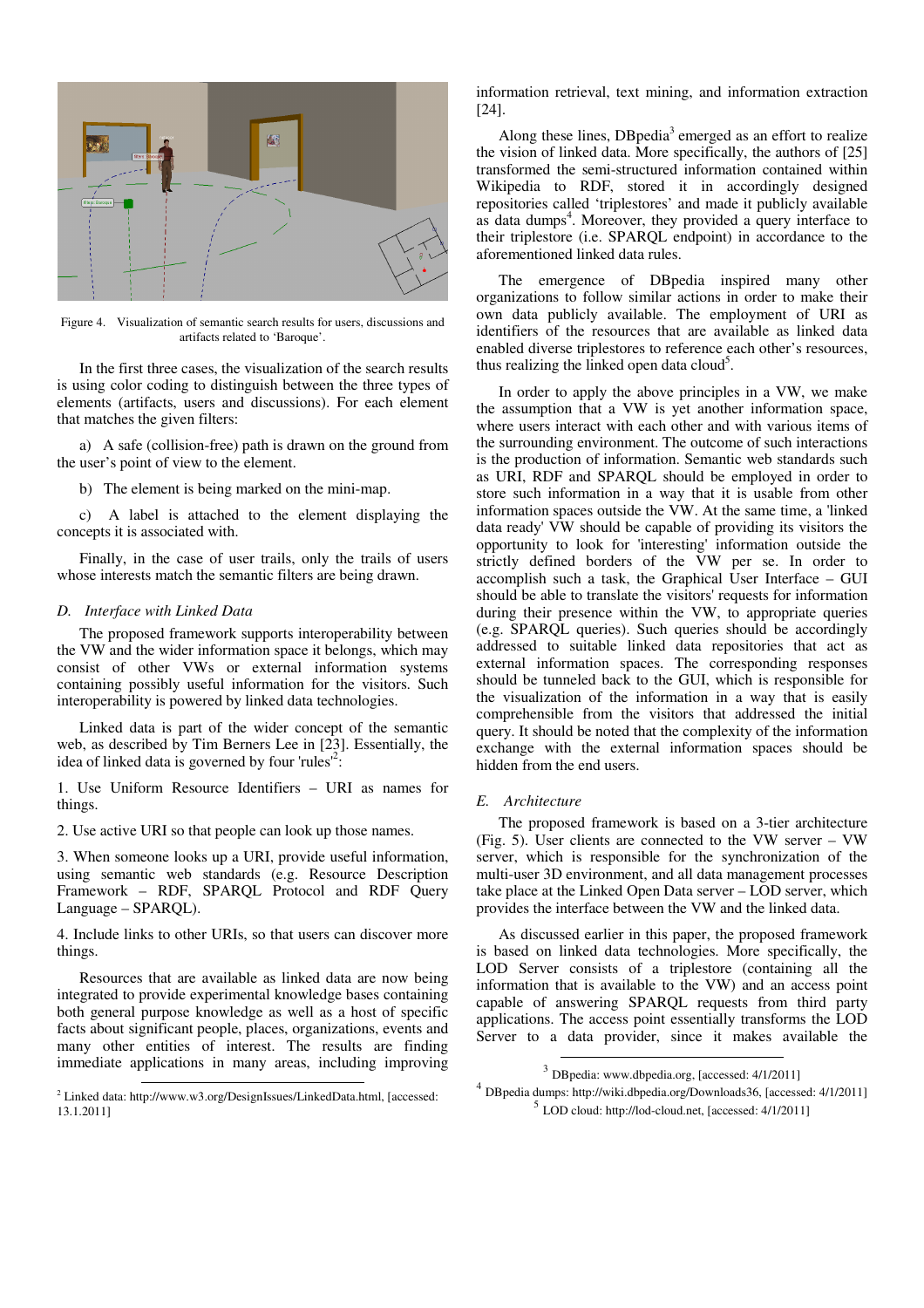information that is stored within the triplestore to other, LODready applications.

Information exchange between the triplestore within the LOD server and the VW server is facilitated through the employment of an accordingly designed protocol. The LOD server accepts requests from the VW Server and replies with suitable responses. There are two types of requests that can be addressed to the LOD Server: SET requests and GET requests. SET requests add data to the triplestore and GET requests query the triplestore.



Figure 5. Proposed architecture

Interaction with other applications on the Web that are also compatible with linked data technologies is facilitated through accordingly designed requests. For example, a request for related information on a given subject could be addressed to DBpedia's SPARQL access point<sup>6</sup>, which, in turn replies with related hyperinks coming from various data providers. The hyperlinks are tunneled back to the VW server which, in turn, transmits them to the clients for visualization. In a similar manner, another VW that is equipped with linked data technologies could address SPARQL queries to the access point of a VW that is based on the proposed architecture and accordingly acquire the desired information. Such information originating from the "source" VW could be integrated to the environment of the "target" VW that issued the initial query. This way, part of a VW would correspond to information originating from another one, facilitating this way interoperability between diverse VW.

# IV. PROTOTYPE IMPLEMENTATION

We have created a prototype implementation of the proposed Thematic Virtual Worlds framework and used it to set up a case study in order to perform an initial user evaluation of its usability and performance. The case study is a virtual gallery containing famous paintings of the  $19<sup>th</sup>$  and  $20<sup>th</sup>$ century. Visitors are able to browse the gallery, discuss with each other, perform semantic searches, and lookup information about the artistic movement or style of each painting in related information sources through the employment of linked data. Moreover, external information spaces are able to make requests about the information that is stored within the virtual gallery in the form of linked data (i.e. triplestore) by taking advantage of suitable semantic web technologies (i.e. SPARQL endpoint). Figure 6 presents a screenshot of the case study.

-



Figure 6. Screenshot of the prototype.

In order to setup the case study, we have selected 40 images of well known paintings with public domain license and modeled an equal number of VRML models presenting them in a canvas with their original dimensions. We associated each painting with a number of categories concerning the artistic movement it belongs to, its subject, and the technique being used. The set of all these categories formed our domain ontology; visitors of the virtual gallery could declare one or more of them as their interests, use them in semantic searches, or add new discussions about them. Finally, we modeled a large interior space as exhibition hall and arranged the exhibits in its rooms based on the artistic movement.

The implemented prototype is integrating a number of technologies. The client has been implemented as a Java application running over the Web using the Java Web Start technology. All 3D models are stored in VRML format and the visualization process on the client applications is using the Java3D library and the java3d-vrml97 loaders to import and visualize the models. The VW server is a java application that communicates with the clients using standard TCP/IP sockets and a dedicated communication protocol that supports the message exchange presented in 3.5. Furthermore, it posts XML Requests to the LOD Server and accordingly receives XML Responses using the Apache Commons libraries.

The triplestore within the LOD server stores all information in Notation  $3$  - N3 format<sup>7</sup>. More specifically, the triplestore contains facts represented as triples containing 3 entities: subject, predicate and object. Each entity is expressed as a URI belonging to an accordingly defined namespace (i.e. http://vw.org) or a literal.

For example, the triple:

 $\overline{a}$ 

```
<http://vw.org/resource#impressionism> 
<http://vw.org/property#type> 
"topic" .
```
indicates that the resource 'impressionism' is a topic, whereas the triple:

<http://vw.org/resource#spyrosv> <http://vw.org/property#interestedIn> <http://vw.org/resource#impressionism> .

<sup>6</sup> DBpedia's SPARQL endpoint: http://dbpedia.org/sparql [accessed: 4/1/2011]

<sup>7</sup> N3: http://www.w3.org/DesignIssues/Notation3.html [accessed: 4/1/2011]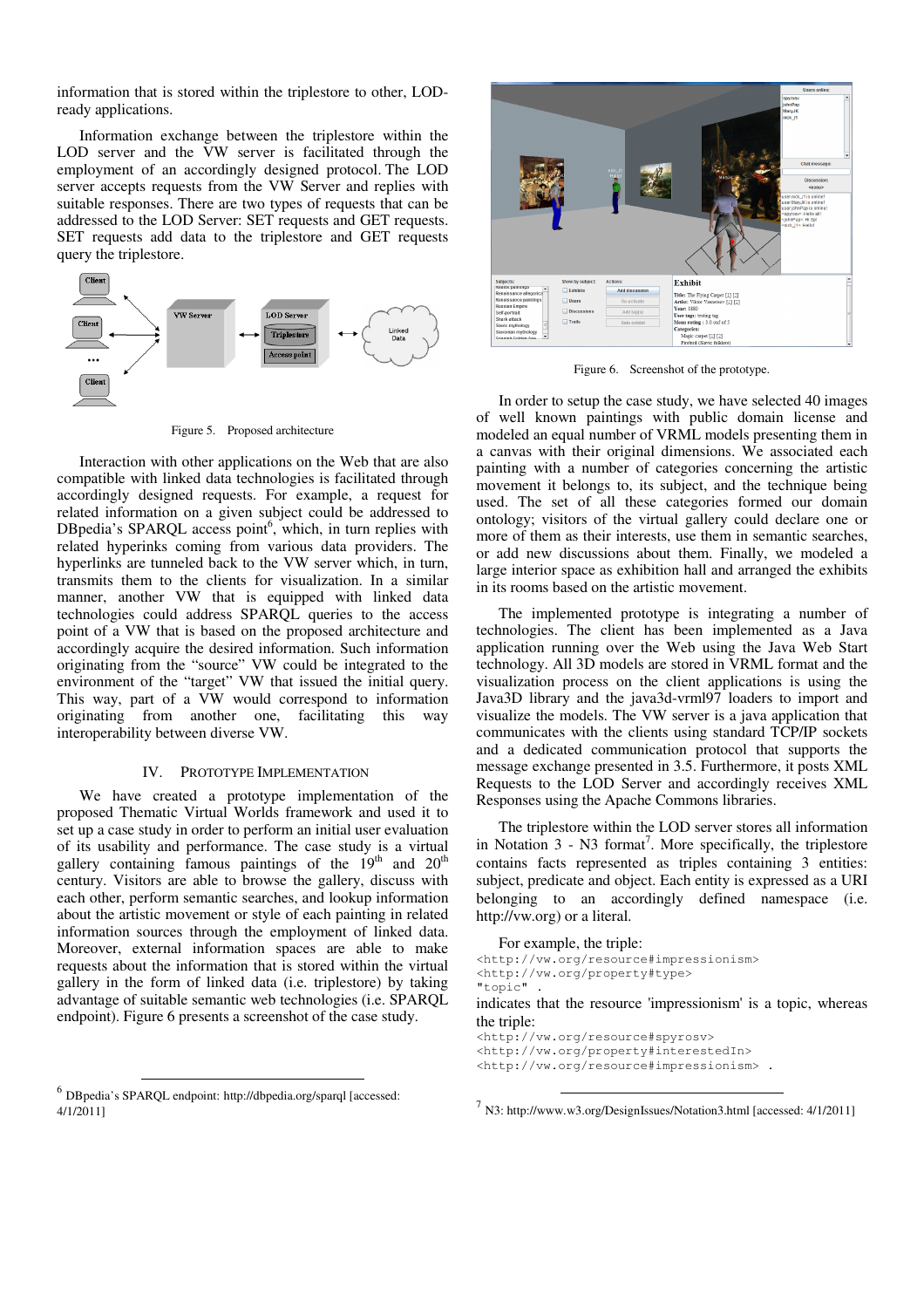indicates that the resource 'spyrosv' is interested in the resource 'impressionism'.

Information exchange between the triplestore and the VW server is facilitated through the employment of a protocol encoded in custom XML format. The protocol is implemented in Python and it is based on the RDFLib library<sup>8</sup>. As discussed earlier, there are two types of XML requests that can be addressed to the LOD Server: SET requests and GET requests. Each request is expressed as an XML message, which is addressed from the VW server to the LOD server. The request is addressed to DBpedia's SPARQL endpoint, which, in turn replies with three related hyperinks coming from umbel.com, rdf.freebase.com and wikipedia.org respectively. The three hyperlinks are tunneled back to the VW server which, in turn, delivers them to the client that initiated the entire message exchange.

## V. EVALUATION

We set up a user evaluation of the case study in order to test the performance of the prototype with a number of concurrently connected users, to assess the usability of the proposed metaphors, and to gain empirical observations from the usage of the environment. The evaluation scenario was the following: we asked the users to register to the system and to declare their interests by selecting a subset of the domain categories. Then, we let them concurrently connect to the environment. We spent 5 minutes in an introductory session, in which the functionality of the environment was explained and demonstrated. After that, we let them experiment on their own with the environment and instructed them to do the following:

- 1. To browse the collection of paintings, find at least three paintings that match their interests and tag them.
- 2. To try and find other users with similar interests and/or visualize their trails.
- 3. To participate in a discussion about a major artistic movement.

The session lasted 30 minutes, during which all users' movements and actions were logged by the VW server. After that, the users were asked to complete a questionnaire in order to assess their opinion about each of the semantic and social navigation features of the environment and of the system in general. Finally, the users were interviewed in order to provide further comments and suggestions.

A group of thirteen users (four male and eight female) participated in the evaluation process, all of which were undergraduate students of the department of Product and Systems Design Engineering, University of the Aegean. Initially, the users were asked to record their experience in first-person navigation (e.g. from playing computer games) in a 5-level Likert scale. Four of them declared that they were highly experienced, whilst the rest of them had medium or little experience. No user reported having no experience at all.

The overall performance of the system during the evaluation session was satisfactory. There were no problems by

-

the concurrent interaction of all users, as the refresh rate of the client environments was not significantly decreased by the introduction of a multitude of animated avatars. However, delays were noted during the login procedure and during the request for additional information about the paintings, caused by the increased traffic between the VW server and the LOD server.

During their interaction session, users seemed to have little difficulty in understanding the new metaphors. They used the semantic search tool quite often (on average 9.3 times per user) in order to find paintings that were related to categories that captured their attention. Also, they easily managed to detect the search results on the mini-map and to follow the drawn paths in order to approach the items. Three new discussions were generated, but the dialogs were short and typical given the limited time of the interaction session. A large number of the paintings (29 out of 40) have been tagged by users. Most of them were comments about their aesthetic quality. All users visited at least three external links related to the paintings, mostly concerning the creator's biography or information about the artistic movement. Finally 10 out of 13 users requested to see the trails of other users with similar interests and attempted to follow them to see what they have visited.

Users were asked to comment on the usefulness of the introduced features for VWs containing information artifacts (e.g. 3D digital libraries, virtual museums, educational environments, etc). They replied in a 5-level Likert scale, with 1 meaning not useful at all and 5 meaning very useful. The results are summarized in Table 1.

TABLE I. RESULTS ABOUT THE USEFULNESS OF THE METAPHORS.

| <b>Features</b>         | Average value in 5-level Likert<br>scale $(1=not at all, 5=very)$ |
|-------------------------|-------------------------------------------------------------------|
| Thematic Discussions    | 3.31                                                              |
| <b>User Trails</b>      | 3.62                                                              |
| <b>Semantic Filters</b> | 3.85                                                              |
| External linking        | 3.38                                                              |

Users were also asked to assess their difficulty in detecting the search results of semantic filters using the same scale (1 meaning impossible and 5 meaning very easy) and the mean value of their answers was 4.3. Finally, users were asked to rate the system in total in terms of its usefulness as a platform for Thematic Virtual World and their mean rating was 4.15.

Most user comments focused on the general usefulness of the platform, as well as of the problems they encountered during their interaction. Two users commented that they experienced difficulties in navigation. One of them explained that it was difficult to maneuver his/her avatar in order to position himself correctly to have a good view of the paintings. Another user commented that the image quality of the paintings was low, so he/she missed some interesting details. In order to address this issue, an extra option should be added to the user interface, enabling users to view another version of the painting with higher resolution. On the other hand, some users commented that the idea is very interesting, especially if applied in educational environments, and one user made the following comment: "a very useful application, because the user can have a very good initial idea about the exhibition

<sup>8</sup> RDFlib: http://www.rdflib.net/ [accessed: 4/1/2011]